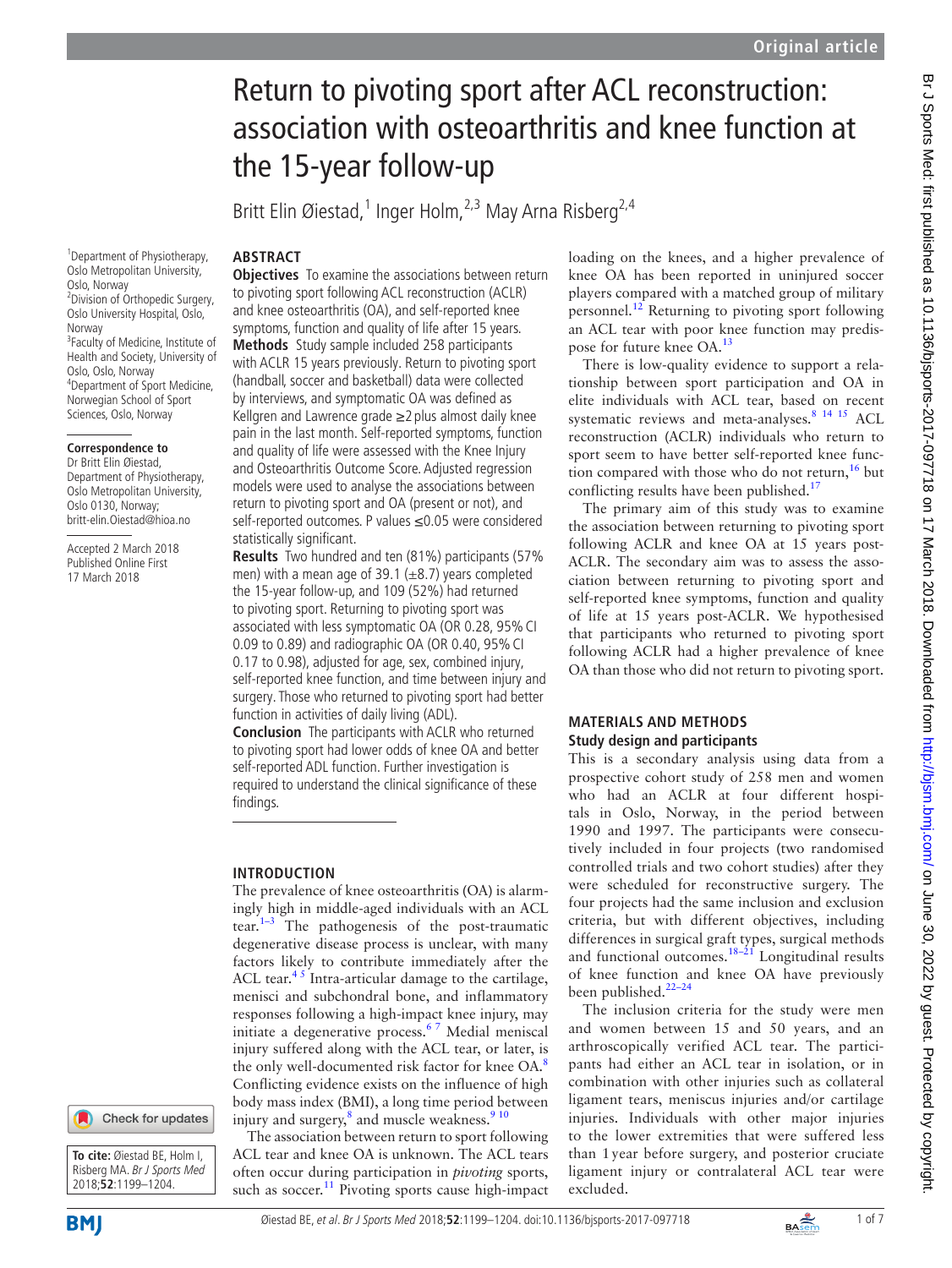

<span id="page-1-0"></span>**Figure 1** Flow chart of the study participants.

#### **Study setting and ethical considerations**

The same research team with physiotherapists and orthopaedic surgeons conducted all clinical and functional assessments at Oslo University Hospital at 6 months, 1, 2 and 15 years post-ACLR [\(figure](#page-1-0) 1).

The study participants signed an informed consent at the 15-year follow-up.

#### **Surgical procedure and rehabilitation**

The surgical procedures are described in previous published studies and included reconstruction of the torn ACL using bone-patellar-tendon-bone autograft in 221 participants<sup>[25](#page-5-12)</sup> and hamstrings tendon autograft in  $37$  participants.<sup>18</sup> All the participants went through a structured, individualised rehabilitation programme, with exercises targeting dynamic stability and increasing quadriceps and hamstrings muscle strength.<sup>[22](#page-5-11)</sup>

#### **Assessment of return to pivoting sport**

Pivoting sport was defined as level I sports according to Hefti *et al*, [26](#page-5-13) and included soccer, handball, basketball, tennis and other ball games with rapid start and stop movements.

Information on return to pivoting sport was collected by interviewing each study participant at the 15-year follow-up. The following questions were asked: (1) Did you return to pivoting sport following ACLR? (yes/no); (2) What pivoting sport did you return to? (open question); (3) How many months post-ACLR did you participate in your first competitive game?; (4) What was the highest level of sport you returned to after ACLR (elite or recreational, both may include competitive games); (5) How many months/years did you participate in pivoting sport following ACLR? Furthermore, there were questions about why participants did not return to their preinjury level and the reasons for not returning to pivoting sports following ACLR. Data from question 1 were used as independent variable in the analyses. To evaluate the validity of the return to pivoting sport data, we compared data from question 1 with the Tegner Activity Scale (0–10) data collected for the first 120 included participants at 2 years post-ACLR.

#### **Outcomes**

At the 15-year follow-up, radiographic examination of the tibiofemoral joint was conducted bilaterally using a frame to standardised standing position (SynaFlexer frame from Synarc, California, USA). The frame ensures approximately 20° flexion in the knee joints and 5° external rotation of the feet. This position has been shown to be reliable for measurement of joint space width[.27](#page-5-14) Our senior musculoskeletal radiologist read all the radiographs according to the Kellgren and Lawrence (KL) classification system (0–4). Radiographic OA was diagnosed as grade 2 (osteophytes *and* possible joint space narrowing) or higher, defined as KL  $\geq$ 2. We have previously published interrater and intrarater reliability results for the radiologist and one orthopaedic surgeon.[23](#page-5-15) They read and scored 35 radiographs from the cohort twice with a 4-week interval. Intrarater reliability showed a kappa value of 0.7, and inter-rater reliability showed a kappa value of 0.57. Symptomatic knee OA was diagnosed as KL  $\geq$ 2 and knee pain almost every day the last month.<sup>[28](#page-5-16)</sup>

Self-reported knee function was assessed with the Knee injury and Osteoarthritis Outcome Score (KOOS) at the 15-year follow-up.<sup>29</sup> KOOS includes five subscales: pain, other symptoms (Symptoms), function in daily living (activities of daily living (ADL)), function in sport and recreation (Sport/Rec), and knee-related quality of life (QoL). Each subscale was converted to a 0–100 score, where 0 indicated worst possible score and 100 indicated best possible score, according to the recommendations posted at <www.koos.nu.>

## **Covariates**

Covariates of knee function were included in the analyses because we believed that those with better function early post-ACLR would be more likely to return to pivoting sport. The Cincinnati Knee Score<sup>[30](#page-5-18)</sup> was included in the prospective study to measure self-reported knee function. Isokinetic knee extensor and flexor muscle strength tests (Cybex 6000 machine, Cybex Lumex) were assessed at all the follow-ups.<sup>[23](#page-5-15)</sup> The isokinetic strength tests were conducted using the following procedure: the participants warmed up for 6–8min on a stationary bike. Then,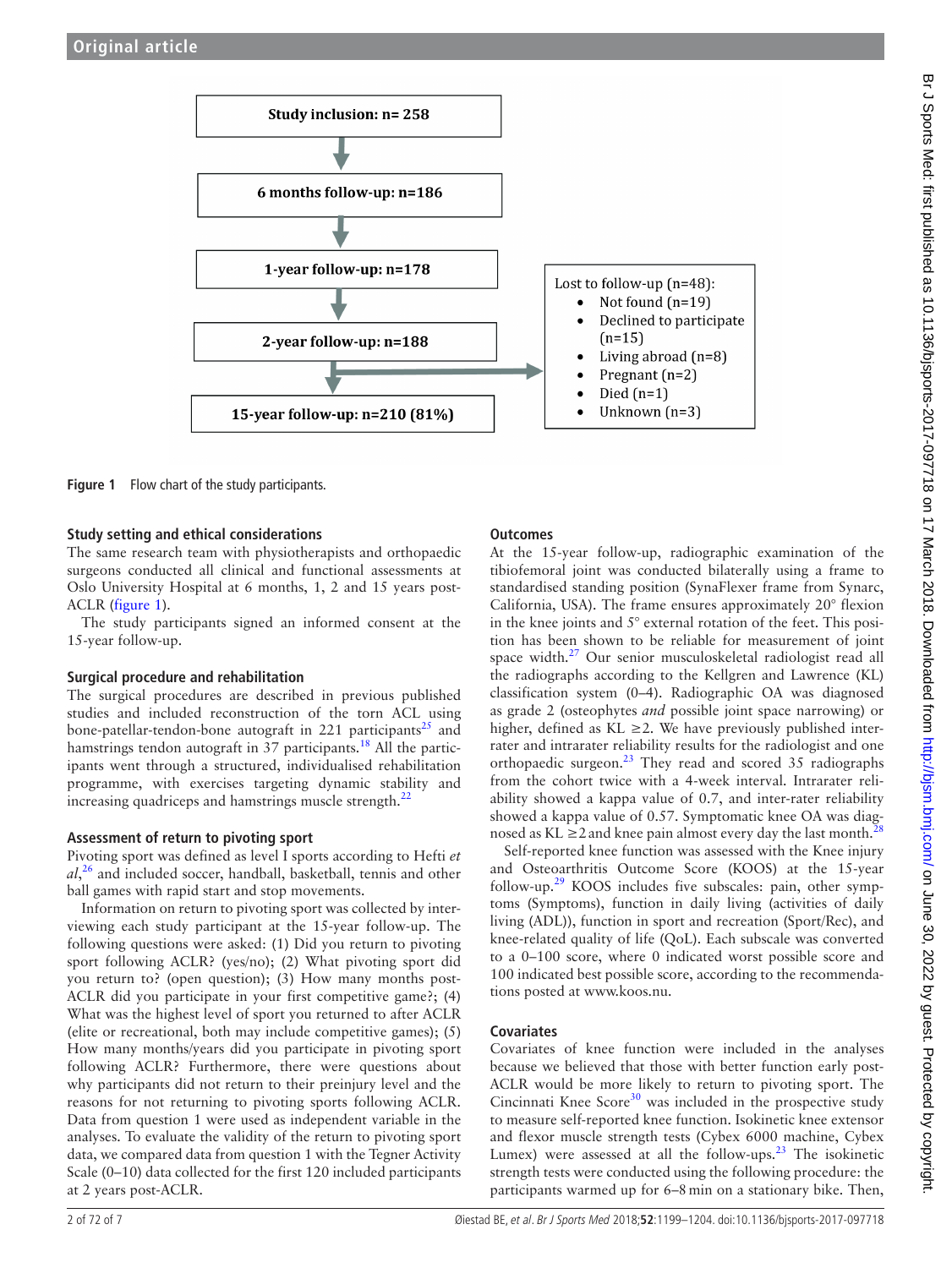five maximal isokinetic repetitions at 60°/s and a 0°–90° range of motion of the knee joint were performed. Data were presented as total work of the five knee extension/flexion repetitions in Joules (J) divided by body weight (BW). The Tegner Activity Scale $31$  was assessed preoperatively and at the 2-year follow-up for the first 120 participants.

Height (in metres) and BW (in kilograms) were measured, and BMI calculated by kilogram/(metres<sup>2</sup>). Additional knee injuries suffered at the time of the ACL tear or during follow-up (in this study referred to as combined injuries), or ACL graft tears, were recorded by asking the participants at the 15-year follow-up if they had had any new knee injuries or surgeries. To verify this information, we read the individual surgical files and medical records. Data on combined injuries and ACL graft tears included all injuries up to the 15-year follow-up.

#### **Statistical analyses**

Descriptive statistics were presented as number (n) and percentages (%) for categorical variables, as median (range) for non-normally distributed continuous variables, and as mean and SD for normally distributed variables. Shapiro-Wilk test was used to analyse normality of the variables. Analysis for assessing the validity of the retrospectively collected return to pivoting sport data was conducted as follows: Tegner Activity Scale data from 2 years post-ACLR were dichotomised into score ≥6 (pivoting sport) vs <6 (no pivoting sport), and associated to the return to sport rate (question 1) with Pearson's  $X^2$  test. We anticipated that those who wanted to return to pivoting sports had done so by 2 years post-ACLR.

To analyse the aims of the study, we used adjusted regression models. The associations between symptomatic and radiographic knee OA (present or not) at the 15-year follow-up (dependent variables) and return to pivoting sport (independent variable) were analysed by logistic regression analyses. Possible confounding factors for these associations were included on the basis of previous analyses on this cohort, $\frac{9}{7}$  $\frac{9}{7}$  $\frac{9}{7}$  which identified age and meniscal injuries as risk factors for radiographic knee OA and poor knee function post-ACL for symptomatic knee OA. In addition, the covariates were included on the basis of group comparisons between those who returned versus those who did not return to pivoting sport by Pearson's  $\chi^2$  tests, Student's t-tests or Mann-Whitney U tests. Based on these analyses, the covariates were sex, self-reported knee function at 6 months post-ACLR, and time between injury and surgery. Linear regression models were used for all the five KOOS subscales (dependent variables) and return to pivoting sport (independent variable). Multicollinearity was not found between the covariates, assessed by correlation analyses. Other assumptions for linear regression analysis were considered not violated, because the independent variable of interest (return to sport) was dichotomised. Possible confounding factors were considered to be age, sex, combined injury and self-reported knee function at 6 months post-ACLR.

Group comparisons with non-parametric tests were conducted for age, sex and the Cincinnati Knee Score at 6 months post-ACLR between those who dropped out of the 15-year follow-up  $(n=48)$  versus those who met  $(n=210)$ .

Results with P values of  $\leq 0.05$  were considered to be statistically significant.

## **Results**

Of the 258 participants in the prospective cohort, 210 (81%) provided data at the 15-year follow-up [\(figure](#page-1-0) 1). There were <span id="page-2-0"></span>**Table 1** Return to pivoting sport data from the 15-year follow-up (n=210)

|                                                              | $n$ (%)        |
|--------------------------------------------------------------|----------------|
| Returned to pivoting sports                                  |                |
| Yes                                                          | 109 (52)       |
| No                                                           | 101 (48)       |
| If yes $(n=109)$                                             |                |
| Type of pivoting sport?                                      |                |
| Handball                                                     | 31 (29)        |
| Soccer                                                       | 59 (54)        |
| <b>Basketball</b>                                            | 8(7)           |
| Other ball games                                             | 10(9)          |
| Missing                                                      | 1              |
| Did you return to the same activity level of pivoting sport? |                |
| No                                                           | 39 (36)        |
| Yes                                                          | 56 (51)        |
| Missing/unknown                                              | 14 (13)        |
| If no $(n=101)$                                              |                |
| Why did you not return to pivoting sport?                    |                |
| Due to symptoms from the ACLR knee                           | 60 (59)        |
| Other reasons than the ACLR knee                             | 41 (41)        |
| Returned to other activities?                                | $(n = 40)$     |
| Alpine skiing*                                               | 31             |
| Running                                                      | $\overline{2}$ |
| Dancing                                                      | $\overline{2}$ |
| Karate                                                       | 3              |
| Other                                                        | 2              |

\*15 subjects returned to both a pivoting sport and alpine skiing and are categorised as pivoting sport.

ACLR, ACL reconstruction.

no significant differences in age  $(30\pm7$  vs  $27\pm8$ ) or Cincinnati Knee Score at 6 months  $(77 \pm 13 \text{ vs } 74 \pm 15)$  between those who provided data at the 15-year follow-up and those who did not. Participants had been injured while participating in soccer ( $n=70$ , 33%), handball ( $n=37$ , 18%) or alpine skiing (n=45, 21%). The combined injuries (61%) consisted of meniscus injuries in 84 participants (40%), meniscus injury in combination with collateral injury in 5 (2%), a combination of meniscus injury, collateral ligament injury and chondral lesion in 3 (2%), meniscus injury and chondral lesion in 29 (14%), and chondral lesion only in 7 (3%) study participants.<sup>32</sup> Ten (8%) of the total 128 participants with additional injury suffered the injury in the period between ACLR and the 15-year follow-up.

Overall, 71% (n=149) returned to some type of sports following the ACLR, but only 52% (n=109) returned to pivoting sports ([table](#page-2-0) 1). Of those who returned to pivoting sports, 51% reported that they returned to their preinjury sport. The median (range) time before participating in competitive play following ACLR was 10.5 (4–120) months. The median (range) duration participating at the same level for those who returned to pivoting sport was 42 (0.5–144) months ( $n=61$ , missing data for  $n=48$ ). Of those who did not return to pivoting sport, 59% reported it was because of symptoms from their ACLR knee.

There was a statistically significant association between Tegner Activity Scale at 2 years and the rate of return to pivoting sport (Pearson's  $\chi^2$ : 22.03; P<0.000) ([table](#page-3-0) 2). Participants with ACLR who returned to pivoting sport were younger, had shorter time between injury and surgery, and had better self-reported knee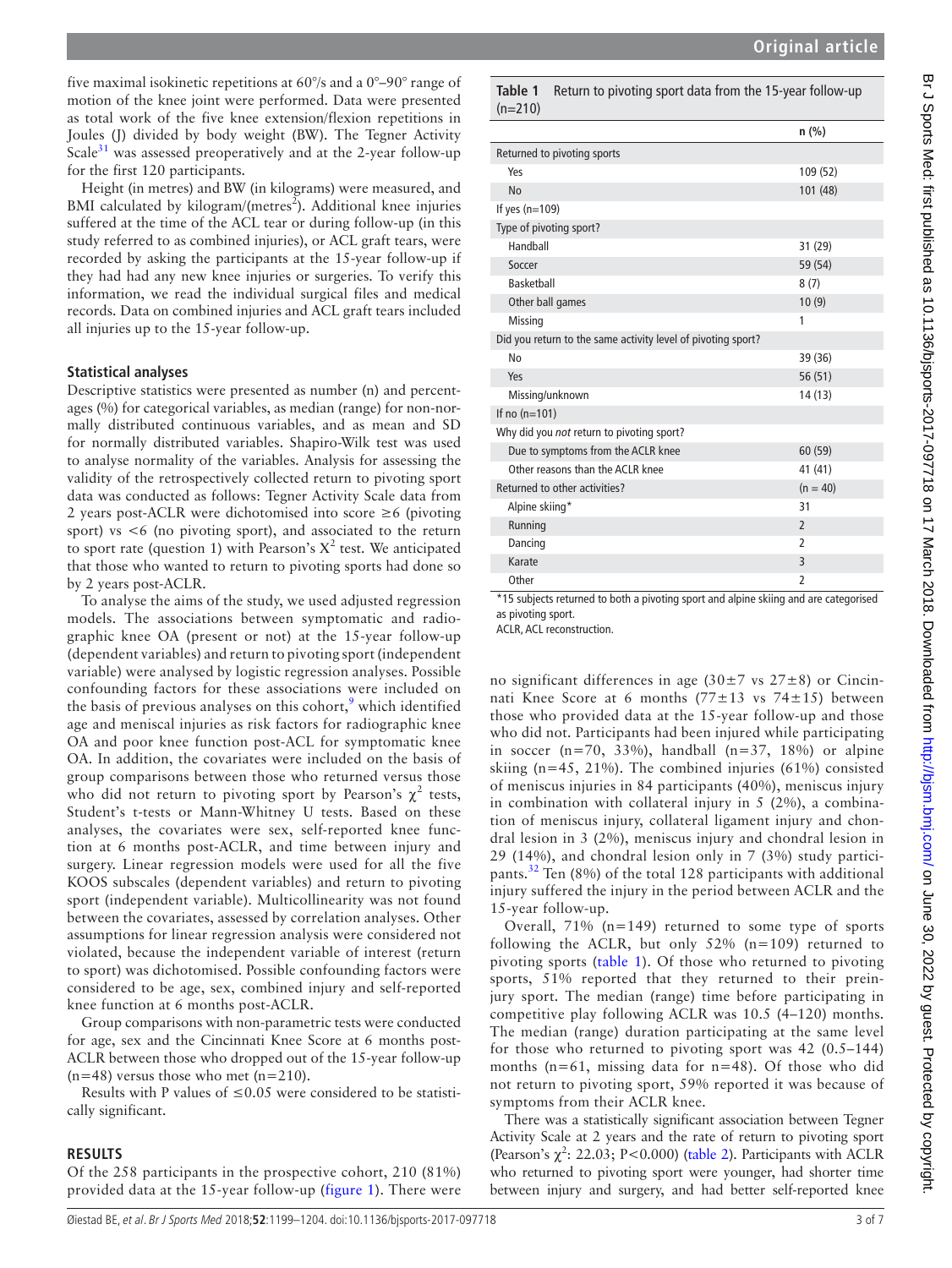<span id="page-3-0"></span>**Table 2** Participant characteristics and return to pivoting sport  $(n=210)$ 

| <b>Variables</b>                                   | <b>Pivoting sport</b><br>$(n=109)$ | Not pivoting sport<br>$(n=101)$ |
|----------------------------------------------------|------------------------------------|---------------------------------|
| Median (range) age at surgery,<br>years            | 24.6 (13-48)*                      | $27.1(13-61)^*$                 |
| Median (range) BMI at 6-month<br>FU                | 23.2 (15.7-33.9)                   | 23.3 (16.2-30.4)                |
| Mean (SD) BMI at 15-year FU                        | 26.1(3.5)                          | 26.5(3.8)                       |
| Female, n (%)                                      | 46 (51)                            | 45 (49)                         |
| Male, n (%)                                        | 63 (52)                            | 56 (48)                         |
| Isolated injury up to 15-year FU,<br>n (%)         | 49 (60)                            | 33 (40)                         |
| Combined injury up to 15-year<br>FU, $n$ (%)       | 60 (46)                            | 68 (54)                         |
| Unilateral ACL tear, n (%)                         | 85 (52)                            | 79 (48)                         |
| Bilateral ACL tear, n (%)                          | 24 (52)                            | 22 (48)                         |
| Reinjury up to 15-year FU (%)                      | 24 (57)                            | 18 (43)                         |
| No reinjury up to 15-year FU (%)t                  | 84 (50)                            | 83 (50)                         |
| Hamstrings graft, n (%)                            | 16(55)                             | 13 (45)                         |
| Patellar tendon graft, n (%)                       | 93 (51)                            | 89 (49)                         |
| Median (range) months injury to<br>surgery (n=195) | $5(0-260)^*$                       | $9(0-278)$ *                    |
| Median (range) Cincinnati at<br>6-month FU         | 82 (36-100)*                       | 74 (44-100)*                    |
| Median (range) Cincinnati at<br>1-year FU          | 88 (60-100)                        | 84.5 (41-100)                   |
| Median (range) Cincinnati at<br>2-year FU          | 89 (57-100)                        | $90(37-100)$                    |
| Mean (SD) quads strength J/BW at<br>6-month FU     | 8.6(2.9)                           | 8.2(2.8)                        |
| Mean (SD) quads strength J/BW<br>at 1-year FU      | 10.4(2.2)                          | 9.9(2.3)                        |
| Mean (SD) quads strength J/BW<br>at 2-year FU      | 11.1(1.9)                          | 10.6(2.2)                       |
| Tegner preinjury (<6), n (%)#                      | $3(14)^*$                          | 18 (86)*                        |
| Tegner preinjury ( $\geq 6$ ), n (%)‡              | 39 (51)                            | 38 (49)                         |
| Tegner at 2-year FU ( $<$ 6), n (%) $\ddagger$     | $13(32)^*$                         | 45 (79)*                        |
| Tegner at 2-year FU ( $\geq 6$ ), n (%)‡           | 28 (68)                            | 12(21)                          |

 $*P<0.05$ .

†n=1 missing data for reinjuries.

‡Total n=98. Reinjuries consisted of ACL graft tears (n=18) and meniscal reinjuries (n=24). The categorical variables were analysed with Pearson's  $X^2$  test (sex, isolated vs combined injury, unilateral vs bilateral injury, reinjury vs no reinjury, and graft type).

BMI, body mass index; BW, body weight; FU, follow-up; J, Joules.

<span id="page-3-2"></span>

| <b>Variables</b>                       | Beta (95% CI)         | P values |
|----------------------------------------|-----------------------|----------|
| Returned to pivoting sport ( $n=164$ ) |                       |          |
| KOOS pain                              | 4.1 $(-0.09$ to 8.33) | 0.055    |
| KOOS symptoms                          | $3.0$ (-1.89 to 7.8)  | 0.228    |
| KOOS ADL                               | 3.4 (0.29 to 6.5)     | 0.032    |
| KOOS sport/recreation                  | $6.6$ (-0.45 to 13.7) | 0.067    |
| KOOS QoL                               | 4.5 $(-2.1$ to 11)    | 0.175    |

Each subscore was adjusted for age, sex, combined injury up to 15 years, Cincinnati Knee Score at 6 months, and time between injury and surgery.

ADL, activities of daily living; KOOS, Knee injury and Osteoarthritis Outcome Score; QoL, quality of life.

function at the 6-month follow-up compared with those who did not return to pivoting sport ([table](#page-3-0) 2).

#### **Association between return to pivoting sport and knee OA**

Symptomatic OA was found in 31 participants (15%) and radiographic OA was detected in 62 participants (30%) at the 15-year follow-up. Of the 109 participants who returned to pivoting sports, 6 (5.5%) had symptomatic OA and 20 (18.5%) had radiographic OA. Of those who did not return to pivoting sport (n=101), 25 (25%) had symptomatic OA and 42 (42%) had radiographic OA. The participants who returned to pivoting sports had lower odds of symptomatic OA (0.28, 95%CI 0.09 to 0.89) and radiographic OA (0.40, 95%CI 0.17 to 0.98) at 15 years compared with those who did not return to pivoting sport [\(table](#page-3-1) 3).

# **Association between return to pivoting sport and selfreported outcomes**

Participants who returned to pivoting sport had significantly better KOOS ADL compared with those who did not return to pivoting sport adjusted for covariates [\(table](#page-3-2) 4). No statistically significant associations were found between return to pivoting sport and the other KOOS subscales. [Figure](#page-4-0) 2 shows the KOOS profiles for the group that returned to pivoting sport versus the group that did not return to pivoting sport.

## **Discussion**

Our hypothesis that participants who returned to pivoting sport following ACLR had more symptomatic OA at 15 years post-ACLR was not supported. In fact, the participants who returned to pivoting sport had significantly lower odds of symptomatic and radiographic

<span id="page-3-1"></span>

|  | Table 3 Multivariate model of return to pivoting sport and knee OA at the 15-year follow-up ( $n=164$ ) |
|--|---------------------------------------------------------------------------------------------------------|
|--|---------------------------------------------------------------------------------------------------------|

| Dependent variables                      | Symptomatic OA (KL≥2) |                  | Radiographic OA (KL≥2) |      |                  |          |
|------------------------------------------|-----------------------|------------------|------------------------|------|------------------|----------|
| Independent variables                    | ΟR                    | 95% CI           | P values               | 0R   | 95% CI           | P values |
| Returned to pivoting sport ( $n = 85$ )  | 0.28                  | $0.09$ to $0.89$ | 0.031                  | 0.40 | $0.17$ to $0.98$ | 0.045    |
| Age                                      | 1.06                  | 0.99 to 1.13     | 0.074                  | 1.10 | 1.04 to 1.17     | 0.001    |
| Sex                                      | 1.23                  | $0.42$ to 3.66   | 0.698                  | 1.97 | 0.79 to 4.92     | 0.147    |
| Combined injury up to 15 years           | 13.4                  | 1.7 to 107       | 0.008                  | 7.49 | 2.29 to 24.5     | 0.001    |
| Self-reported knee function at 6 months* | 1.03                  | 0.99 to 1.06     | 0.126                  | 1.04 | 0.99 to 1.07     | 0.056    |
| Time between injury and surgery, months  | 0.99                  | $0.99$ to $1.00$ | 0.725                  | 1.00 | 0.99 to 1.01     | 0.679    |

Covariates in the multivariate model were age, sex, combined injury, self-reported knee function, and time between injury and surgery. Reference groups: not returning to pivoting sport; women, having isolated injury.

\*Cincinnati Knee Score (0–100).

KL, Kellgren and Lawrence; OA, osteoarthritis.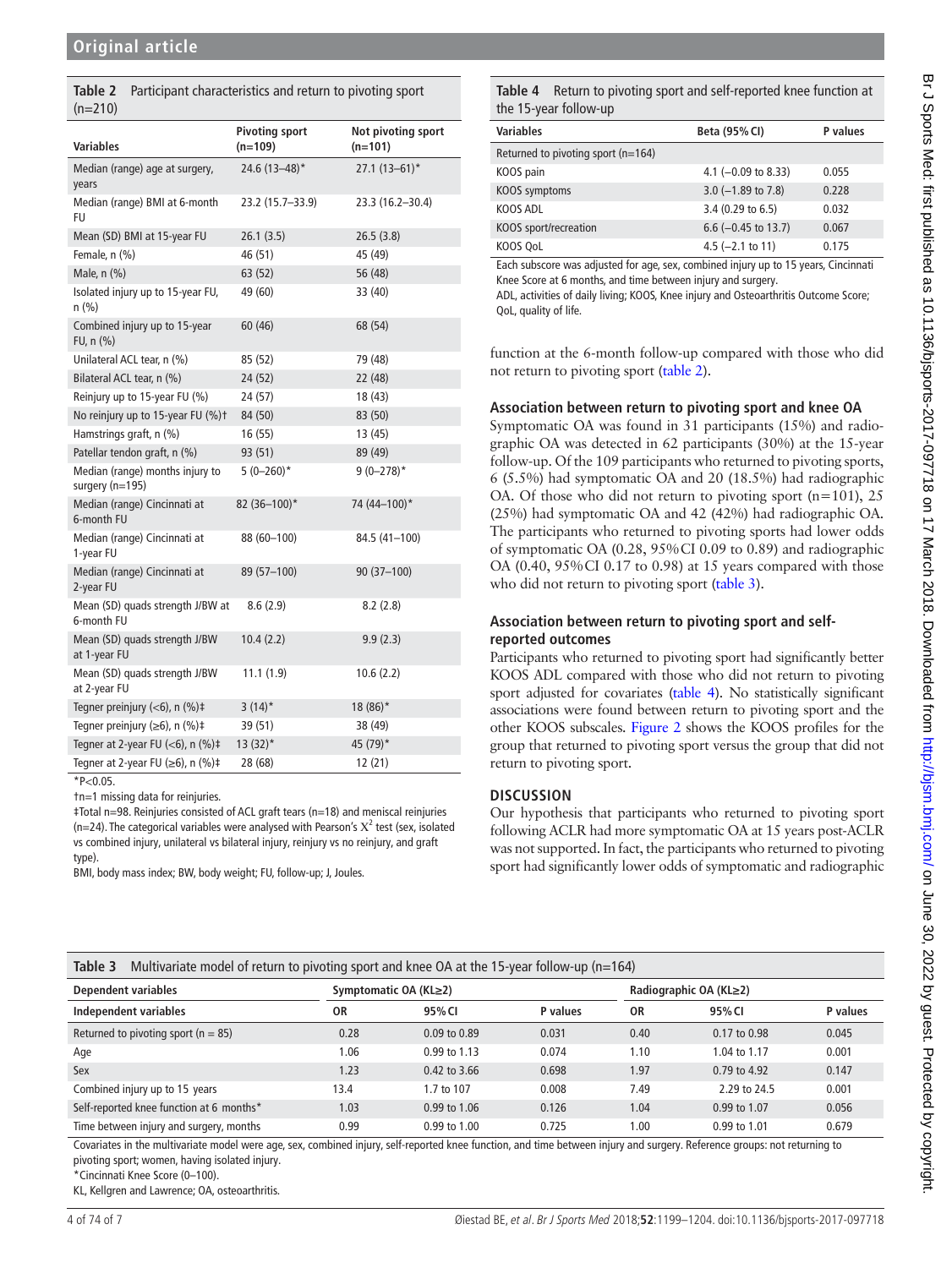

<span id="page-4-0"></span>**Figure 2** Knee injury and Osteoarthritis Outcome Score (KOOS) profile for the group that returned to pivoting sport versus the group that did not return. ADL, activities of daily living; QoL, quality of life.

OA and better self-reported ADL function. However, the clinical relevance of the 3.4 points greater KOOS-ADL score in the return to pivoting sport group is questionable.

#### **Association between return to pivoting sport and OA**

Those who returned to pivoting sport had less symptomatic and radiographic knee OA than those who did not return. The causal factors for this are unknown. The participants who returned to pivoting sport may have had a less serious injury with less intra-articular damage than the participants who did not return to pivoting sport, but no data including intra-articular damage to the bone marrow or subchondral bone, or inflammatory markers, were available. Those who returned to pivoting sport may also have had a combination of beneficial factors making them well prepared to return to pivoting sport. Because 59% of those who did not return reported that this was because of poor knee function, this group may have lacked the required functional level to return and sustain good knee health over time. In addition, 30% of those who did not return to pivoting sport returned to alpine skiing, considered as a level II sport, but still knee-demanding.

Many ACLR athletes who desire to return to sport<sup>33</sup> lack motivation during the rehabilitation phases, which can affect knee function at the time when others return to sport. Ardern *et*  $al^{34}$  $al^{34}$  $al^{34}$  reported from a follow-up study of 2–7 years of ACLR individuals that 61% had returned to their preinjury level and 41% had participated in competitive sport at some time after surgery. In line with our results, Ardern *et al* found that younger people were more likely to have returned to their preinjury sport compared with older individuals. Other literature has shown that men below 25 years of age and those being psychologically ready to go back to sports have a higher likelihood of returning. $35$  Both physical and psychological factors seem to influence the return to competitive sport after ACLR.<sup>163637</sup>

The current study indicates that returning to pivoting sports with a good self-reported knee function does not increase the longterm development of knee OA. However, our study participants demonstrated decreased activity level from preinjury to the 2-year follow-up (according to Tegner activity data in [table](#page-3-0) 2), indicating that they may have changed to activities that are more beneficial for future knee joint health, such as cycling. More emphasis on adequate rehabilitation including optimal knee function for all ACLR patients is warranted to prevent development of  $OA^{38}$ 

#### **Association between return to pivoting sport and knee function at 15 years**

The self-reported KOOS ADL was statistically significantly better in the group that returned to pivoting sport than in the group that did not return to pivoting sport. However, the betweengroup difference was only 3.4 points on the KOOS subscale and is probably clinically meaningless. Even though larger group differences were seen for the other KOOS subscale values, the CIs were wider than for KOOS ADL, which may explain the lack of statistically significant differences. Filbay *et al*[39](#page-6-1) reported that subjects who returned to competitive sport at the same or higher level had 12 points higher knee-related quality of life score compared with those who did not return to sport 5–20 years after the ACLR. The greater difference observed by Filbay *et al* may relate to their inclusion of ACLR patients *with* knee pain and symptoms, and with shorter follow-up time, which would result in a different sample from the present study.

#### **Study strengths and limitations**

This study includes a set of prospectively collected data with only 19% loss to follow-up in a cohort of ACLR participants over 15 years. In the multivariate regression models, 164 study participants were included due to missing data for the variables 'time between injury and surgery' and 'the Cincinnati knee score at 6 months post-ACLR'. The results did not change when we reanalysed the data without these variables, thus increasing the numbers. Imputation was not conducted because the groups did not differ for age and sex, and the missing data seemed to be related to random factors, such as not found, declined to participate (mostly due to busy schedule) and living abroad [\(figure](#page-1-0) 1).

Although we collected data on return to pivoting sport retrospectively, these data provide a valuable contribution to the literature. While the return to pivoting sport data seem valid compared with the prospectively collected Tegner data at 2 years, recall bias may have influenced the results. Also, we did not define alpine skiing as a pivoting sport, but the Tegner score 6 originally included both pivoting sports and alpine skiing. Thus, we repeated the analysis without the study participants who returned to alpine skiing, but this did not alter the statistically significant association between Tegner at 2 years and the return to pivoting sport data from the 15-year follow-up.

Return to sport is a difficult topic as it represents at least three main components: return to participation (return to play), return to sport (type of sport/preinjury sport) and return to performance level (preinjury sport and level).[40](#page-6-2) Elite athletes are more than twice as likely to return to preinjury sport than recreational athletes, $41$  and a new meta-analysis showed that 83% of elite athletes returned to preinjury sport after ACLR.<sup>15</sup> In our study we did not use the broad term return to sport. We used return to *pivoting* sports defined as level I sports according to Hefti *et al*<sup>26</sup> and Grindem *et al*,<sup>42</sup> including soccer, handball, basketball, tennis and other ball games with rapid start and stop movements. We had no data on performance level, or exercise frequency, intensity and duration during the follow-up period, factors that might have influenced knee joint health at the 15-year follow-up. Furthermore, we had no data on psychological factors, such as fear of reinjury and lack of confidence, which have been shown to influence the return to sport rate.<sup>43</sup> Finally, this study is a secondary analysis of data from the prospective cohort study, which limits the internal validity of the study. In addition, multiple comparisons in our analyses may have given spurious significant associations. Thus, interpretations should be drawn with caution.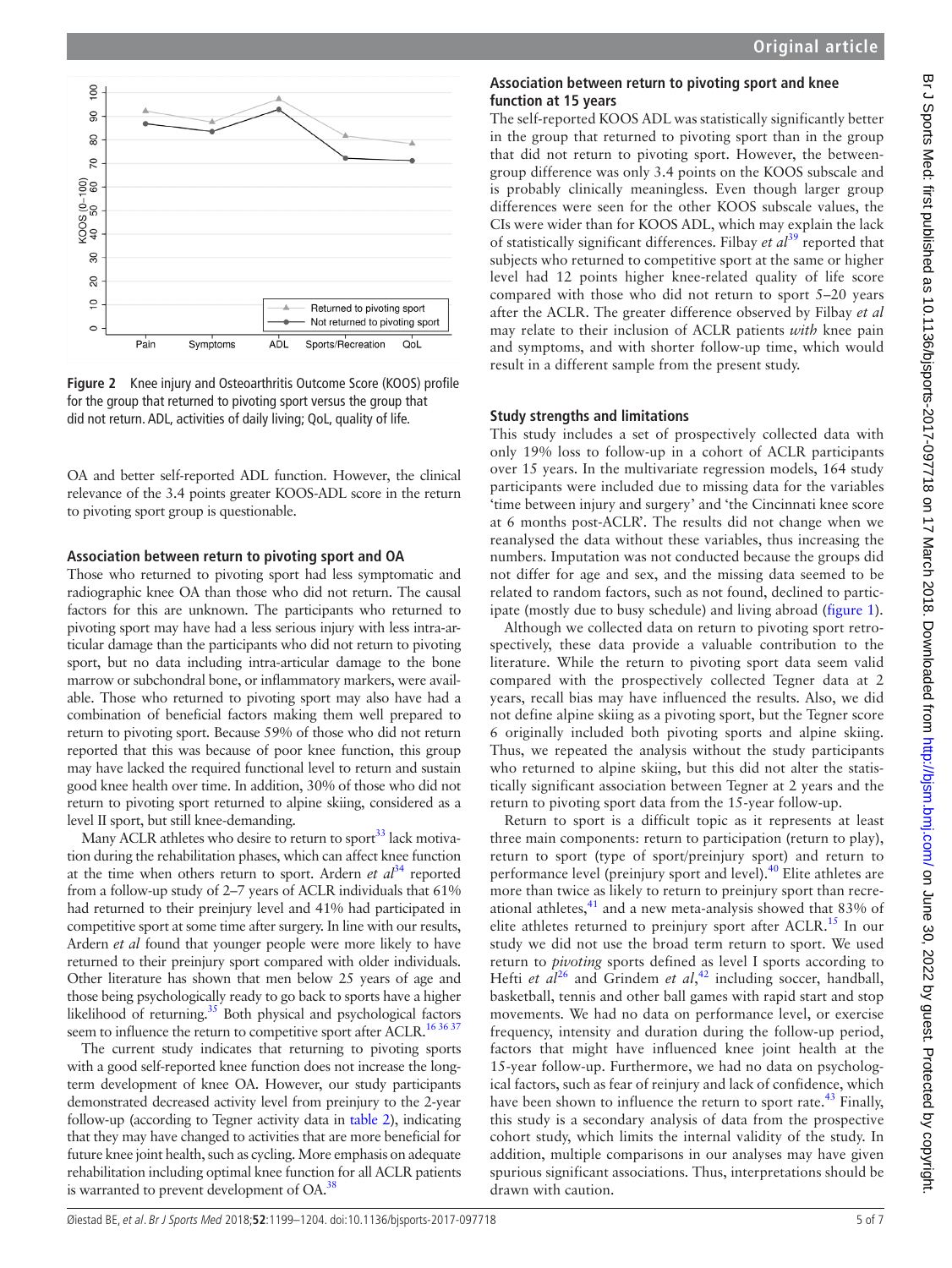## **Conclusion**

The participants with ACLR who returned to pivoting sport had lower odds of symptomatic and radiographic OA, and a small but possibly clinically meaningless difference in function related to ADL. Further investigation is required to understand the clinical significance of these findings.

**Acknowledgements** We would like to thank radiologist Ragnhild Gunderson at Oslo University Hospital for grading all the radiographs.

**Funding** The 15-year follow-up study was funded by the South-Eastern Norway Regional Health Authority.

**Competing interests** None declared.

**Patient consent** Detail has been removed from this case description/these case descriptions to ensure anonymity. The editors and reviewers have seen the detailed information available and are satisfied that the information backs up the case the authors are making.

**Ethics approval** The Regional Ethical Committee and the Data Inspectorate at Oslo University Hospital in Norway approved the study.

**Provenance and peer review** Not commissioned; externally peer reviewed.

**Data sharing statement** No unpublished data are available from this study.

© Article author(s) (or their employer(s) unless otherwise stated in the text of the article) 2018. All rights reserved. No commercial use is permitted unless otherwise expressly granted.

## **References**

- <span id="page-5-0"></span>1 Gillquist J, Messner K. Anterior cruciate ligament reconstruction and the long-term incidence of gonarthrosis. [Sports Med](http://dx.doi.org/10.2165/00007256-199927030-00001) 1999;27:143-56.
- 2 Lohmander LS, Englund PM, Dahl LL, et al. The long-term consequence of anterior cruciate ligament and meniscus injuries: osteoarthritis. [Am J Sports Med](http://dx.doi.org/10.1177/0363546507307396) 2007;35:1756–69.
- 3 Øiestad BE, Engebretsen L, Storheim K, et al. Knee osteoarthritis after anterior cruciate ligament injury: a systematic review. [Am J Sports Med](http://dx.doi.org/10.1177/0363546509338827) 2009;37:1434-43.
- <span id="page-5-1"></span>4 Chaudhari AM, Briant PL, Bevill SL, et al. Knee kinematics, cartilage morphology, and osteoarthritis after ACL injury. [Med Sci Sports Exerc](http://dx.doi.org/10.1249/mss.0b013e31815cbb0e) 2008;40:215–22.
- 5 Anderson DD, Chubinskaya S, Guilak F, et al. Post-traumatic osteoarthritis: improved understanding and opportunities for early intervention. [J Orthop Res](http://dx.doi.org/10.1002/jor.21359) 2011;29:802–9.
- <span id="page-5-2"></span>6 Riordan EA, Little C, Hunter D. Pathogenesis of post-traumatic OA with a view to intervention. [Best Pract Res Clin Rheumatol](http://dx.doi.org/10.1016/j.berh.2014.02.001) 2014;28:17-30.
- 7 Dare D, Rodeo S. Mechanisms of post-traumatic osteoarthritis after ACL injury. Curr [Rheumatol Rep](http://dx.doi.org/10.1007/s11926-014-0448-1) 2014;16:448.
- <span id="page-5-3"></span>8 van Meer BL, Meuffels DE, van Eijsden WA, et al. Which determinants predict tibiofemoral and patellofemoral osteoarthritis after anterior cruciate ligament injury? A systematic review. [Br J Sports Med](http://dx.doi.org/10.1136/bjsports-2013-093258) 2015;49:975–83.
- <span id="page-5-4"></span>9 Øiestad BE, Holm I, Gunderson R, et al. Quadriceps muscle weakness after anterior cruciate ligament reconstruction: a risk factor for knee osteoarthritis? Arthritis Care [Res](http://dx.doi.org/10.1002/acr.20299) 2010;62:1706–14.
- 10 Keays SL, Newcombe PA, Bullock-Saxton JE, et al. Factors involved in the development of osteoarthritis after anterior cruciate ligament surgery. [Am J Sports Med](http://dx.doi.org/10.1177/0363546509350914) 2010;38:455–63.
- <span id="page-5-5"></span>11 Beynnon BD, Vacek PM, Newell MK, et al. The Effects of Level of Competition, Sport, and Sex on the Incidence of First-Time Noncontact Anterior Cruciate Ligament Injury. [Am J Sports Med](http://dx.doi.org/10.1177/0363546514540862) 2014;42:1806–12.
- <span id="page-5-6"></span>12 Paxinos O, Karavasili A, Delimpasis G, et al. Prevalence of Knee Osteoarthritis in 100 Athletically Active Veteran Soccer Players Compared With a Matched Group of 100 Military Personnel. [Am J Sports Med](http://dx.doi.org/10.1177/0363546516629648) 2016:44:1447-54.
- <span id="page-5-7"></span>13 Culvenor AG, Crossley KM. Accelerated return to sport after anterior cruciate ligament injury: a risk factor for early knee osteoarthritis? [Br J Sports Med](http://dx.doi.org/10.1136/bjsports-2015-095542) 2016;50:260-1.
- 14 Ajuied A, Wong F, Smith C, et al. Anterior cruciate ligament injury and radiologic progression of knee osteoarthritis: a systematic review and meta-analysis. Am J Sports [Med](http://dx.doi.org/10.1177/0363546513508376) 2014:42:2242-52
- <span id="page-5-24"></span>15 Lai CCH, Ardern CL, Feller JA, et al. Eighty-three per cent of elite athletes return to preinjury sport after anterior cruciate ligament reconstruction: a systematic review with meta-analysis of return to sport rates, graft rupture rates and performance outcomes. [Br J Sports Med](http://dx.doi.org/10.1136/bjsports-2016-096836) 2018;52.
- <span id="page-5-8"></span>16 Hamrin Senorski E, Samuelsson K, Thomeé C, et al. Return to knee-strenuous sport after anterior cruciate ligament reconstruction: a report from a rehabilitation outcome registry of patient characteristics. [Knee Surgery, Sports Traumatology, Arthroscopy](http://dx.doi.org/10.1007/s00167-016-4280-1) 2017;25:1364–74.
- <span id="page-5-9"></span>17 Ardern CL, Webster KE, Taylor NF, et al. Return to sport following anterior cruciate ligament reconstruction surgery: a systematic review and meta-analysis of the state of play. [Br J Sports Med](http://dx.doi.org/10.1136/bjsm.2010.076364) 2011;45:596–606.

# **What are the findings?**

- ► Participants with ACL reconstruction (ACLR) who returned to pivoting sport had lower odds of symptomatic and radiographic osteoarthritis (OA) after 15 years.
- ► Participants who returned to pivoting sport were younger and had better self-reported knee function in the early phase post-ACLR.

**How might it impact on clinical practice in the future?**

- ► Young athletes with ACLR should regain good knee function before they return to pivoting sport.
- ► Returning to pivoting sport after ACLR may not harm knee health in the long term for those with adequate knee function in the early phase.
- <span id="page-5-10"></span>18 Aune AK, Holm I, Risberg MA, et al. Four-strand hamstring tendon autograft compared with patellar tendon-bone autograft for anterior cruciate ligament reconstruction. A randomized study with two-year follow-up. [Am J Sports Med](http://dx.doi.org/10.1177/03635465010290060901) 2001;29:722–8.
- 19 Holm I, Oiestad BE, Risberg MA, et al. No differences in prevalence of osteoarthritis or function after open versus endoscopic technique for anterior cruciate ligament reconstruction: 12-year follow-up report of a randomized controlled trial. Am J Sports [Med](http://dx.doi.org/10.1177/0363546512458766) 2012;40:2492-8.
- 20 Risberg MA, Holm I, Steen H, et al. The effect of knee bracing after anterior cruciate ligament reconstruction. A prospective, randomized study with two years' follow-up. [Am J Sports Med](http://dx.doi.org/10.1177/03635465990270012101) 1999;27:76–83.
- 21 Risberg MA, Holm I, Tjomsland O, et al. Prospective study of changes in impairments and disabilities after anterior cruciate ligament reconstruction. J Orthop Sports Phys [Ther](http://dx.doi.org/10.2519/jospt.1999.29.7.400) 1999:29:400-12
- <span id="page-5-11"></span>22 Risberg MA, Holm I, Steen H, et al. Sensitivity to changes over time for the IKDC form, the Lysholm score, and the cincinnati knee score. A prospective study of 120 ACL reconstructed patients with a 2-year follow-up. [Knee Surg Sports Traumatol Arthrosc](http://dx.doi.org/10.1007/s001670050140) 1999;7:152–9.
- <span id="page-5-15"></span>23 Oiestad BE, Holm I, Aune AK, et al. Knee function and prevalence of knee osteoarthritis after anterior cruciate ligament reconstruction: a prospective study with 10 to 15 years of follow-up. [Am J Sports Med](http://dx.doi.org/10.1177/0363546510373876) 2010;38:2201–10.
- 24 Risberg MA, Oiestad BE, Gunderson R, et al. Changes in knee osteoarthritis, symptoms, and function after anterior cruciate ligament reconstruction: a 20-Year prospective follow-up study. [Am J Sports Med](http://dx.doi.org/10.1177/0363546515626539) 2016;44:1215-24.
- <span id="page-5-12"></span>25 Holm I, Oiestad BE, Risberg MA, et al. No difference in knee function or prevalence of osteoarthritis after reconstruction of the anterior cruciate ligament with 4-strand hamstring autograft versus patellar tendon-bone autograft: a randomized study with 10-year follow-up. [Am J Sports Med](http://dx.doi.org/10.1177/0363546509350301) 2010;38:448–54.
- <span id="page-5-13"></span>26 Hefti F, Müller W, Jakob RP, et al. Evaluation of knee ligament injuries with the IKDC form. [Knee Surg Sports Traumatol Arthrosc](http://dx.doi.org/10.1007/BF01560215) 1993;1:226–34.
- <span id="page-5-14"></span>27 Kothari M, Guermazi A, von Ingersleben G, et al. Fixed-flexion radiography of the knee provides reproducible joint space width measurements in osteoarthritis. [Eur Radiol](http://dx.doi.org/10.1007/s00330-004-2312-6) 2004;14:1568–73.
- <span id="page-5-16"></span>28 Roux CH, Saraux A, Mazieres B, et al. Screening for hip and knee osteoarthritis in the general population: predictive value of a questionnaire and prevalence estimates. Ann [Rheum Dis](http://dx.doi.org/10.1136/ard.2007.075952) 2008;67:1406–11.
- <span id="page-5-17"></span>29 Roos EM, Roos HP, Ekdahl C, et al. Knee injury and Osteoarthritis Outcome Score (KOOS)--validation of a Swedish version. [Scand J Med Sci Sports](http://dx.doi.org/10.1111/j.1600-0838.1998.tb00465.x) 1998;8:439-48.
- <span id="page-5-18"></span>30 Noyes FR, Barber SD, Mooar LA. A rationale for assessing sports activity levels and limitations in knee disorders. [Clin Orthop Relat Res](http://dx.doi.org/10.1097/00003086-198909000-00034) 1989;246:238???249-49.
- <span id="page-5-19"></span>31 Tegner Y, Lysholm J. Rating systems in the evaluation of knee ligament injuries. Clin [Orthop Relat Res](http://dx.doi.org/10.1097/00003086-198509000-00007) 1985;198:42???49–9.
- <span id="page-5-20"></span>32 Oiestad BE, Holm I, Engebretsen L, et al. The association between radiographic knee osteoarthritis and knee symptoms, function and quality of life 10-15 years after anterior cruciate ligament reconstruction. [Br J Sports Med](http://dx.doi.org/10.1136/bjsm.2010.073130) 2011;45:583-8.
- <span id="page-5-21"></span>33 Sonesson S, Kvist J, Ardern C, et al. Psychological factors are important to return to pre-injury sport activity after anterior cruciate ligament reconstruction: expect and motivate to satisfy. [Knee Surg Sports Traumatol Arthrosc](http://dx.doi.org/10.1007/s00167-016-4294-8) 2017;25.
- <span id="page-5-22"></span>34 Ardern CL, Taylor NF, Feller JA, et al. Return-to-sport outcomes at 2 to 7 years after anterior cruciate ligament reconstruction surgery. [Am J Sports Med](http://dx.doi.org/10.1177/0363546511422999) 2012;40:41-8.
- <span id="page-5-23"></span>35 Ardern CL, Bizzini M, Bahr R. It is time for consensus on return to play after injury: five key questions. [Br J Sports Med](http://dx.doi.org/10.1136/bjsports-2015-095475) 2016;50:506-8.